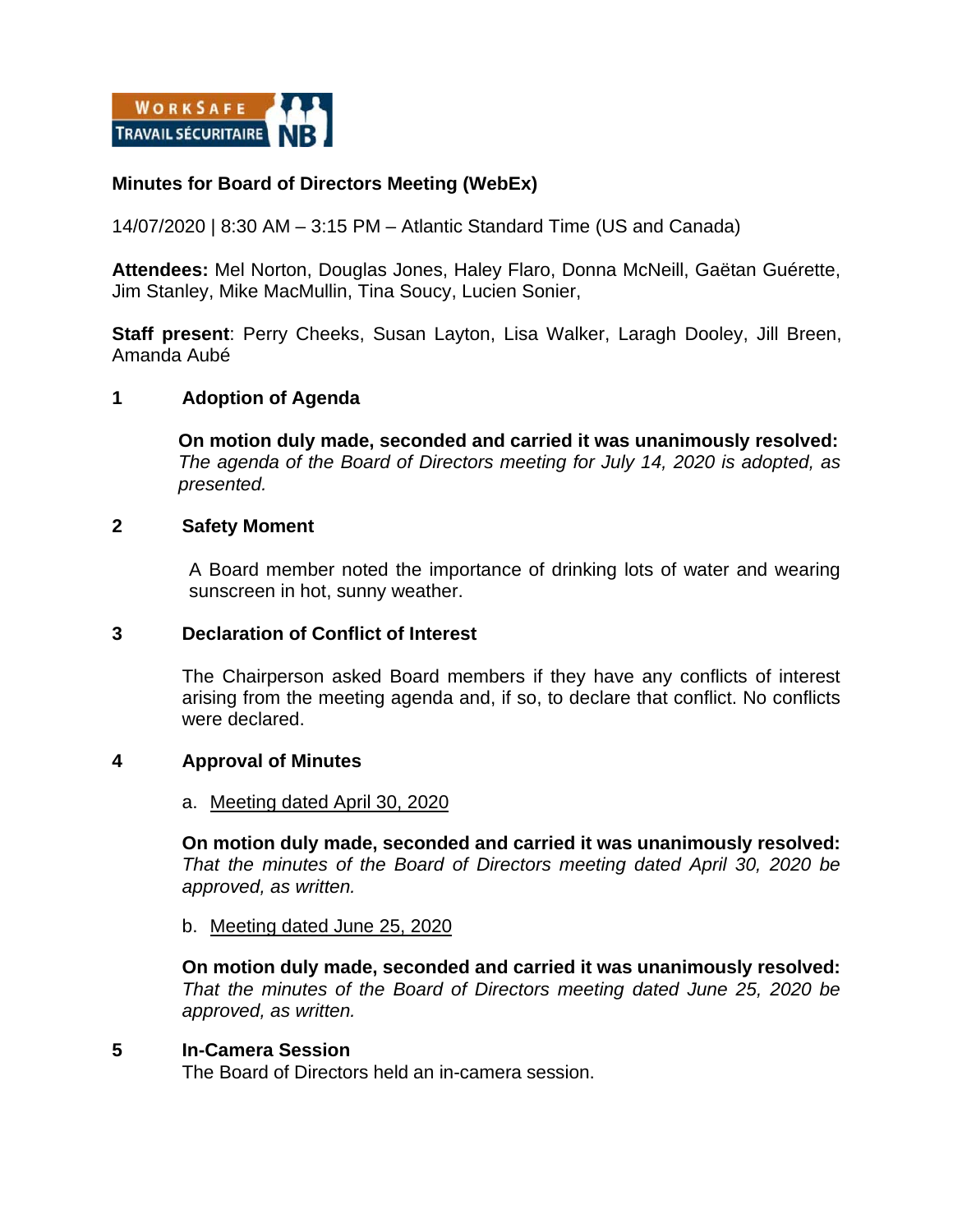# **6 Consent Agenda**

a. Status of Actions Arising from Previous Board Meetings

**On motion duly made, seconded and carried it was unanimously resolved:** *That the Status of Actions Arising from Previous Board Meetings be received and filed for information.*

b. Retail Council of Canada Correspondence

The Board noted made one change to the letter change.

**On motion duly made, seconded and carried it was unanimously resolved:** *That the draft response to the Retail Council of Canada dated July 8, 2020 be approved, as amended.*

c. Annual Review of Policies

Fee Schedule 29-215, Financial Advice for Surviving Spouses The Board asked staff to confirm how the allowable fee for financial advice was determined to be equitable.

**On motion duly made, seconded and carried it was unanimously resolved:** *That item 6(c)(i) be tabled pending receipt of further information on the allowable fee amount for financial advice for surviving spouses.* 

The Board received information from staff that WorkSafeNB is on the higher end of the allowable fee amount for advice for surviving spouses.

**On motion duly made, seconded and carried it was unanimously resolved:** *That item 6(c)(i) be lifted from the table.*

**On motion duly made, seconded and carried it was unanimously resolved:** *That the proposed Fee Schedule 29-215 Financial Advice for Surviving Spouses, release 6, effective July 14, 2020 be approved and that release 5 be rescinded.*

ii. Policy 25-007, Prostheses, Orthoses and Assistive Devices

**On motion duly made, seconded and carried it was unanimously resolved:** *That the proposed Policy 25-007 Protheses, Orthoses and Assistive Devices, release 3, effective July 14, 2020 be approved and that release 2 be rescinded.*

d. COVID-19 Related Claims January, 2020 – May 2020

The Board was provided with a summary table of COVID-19 related claims filed across Canada.

e. Mandate Letter Update

The mandate letter update was removed from this portion of the agenda as it will be addressed in item #17.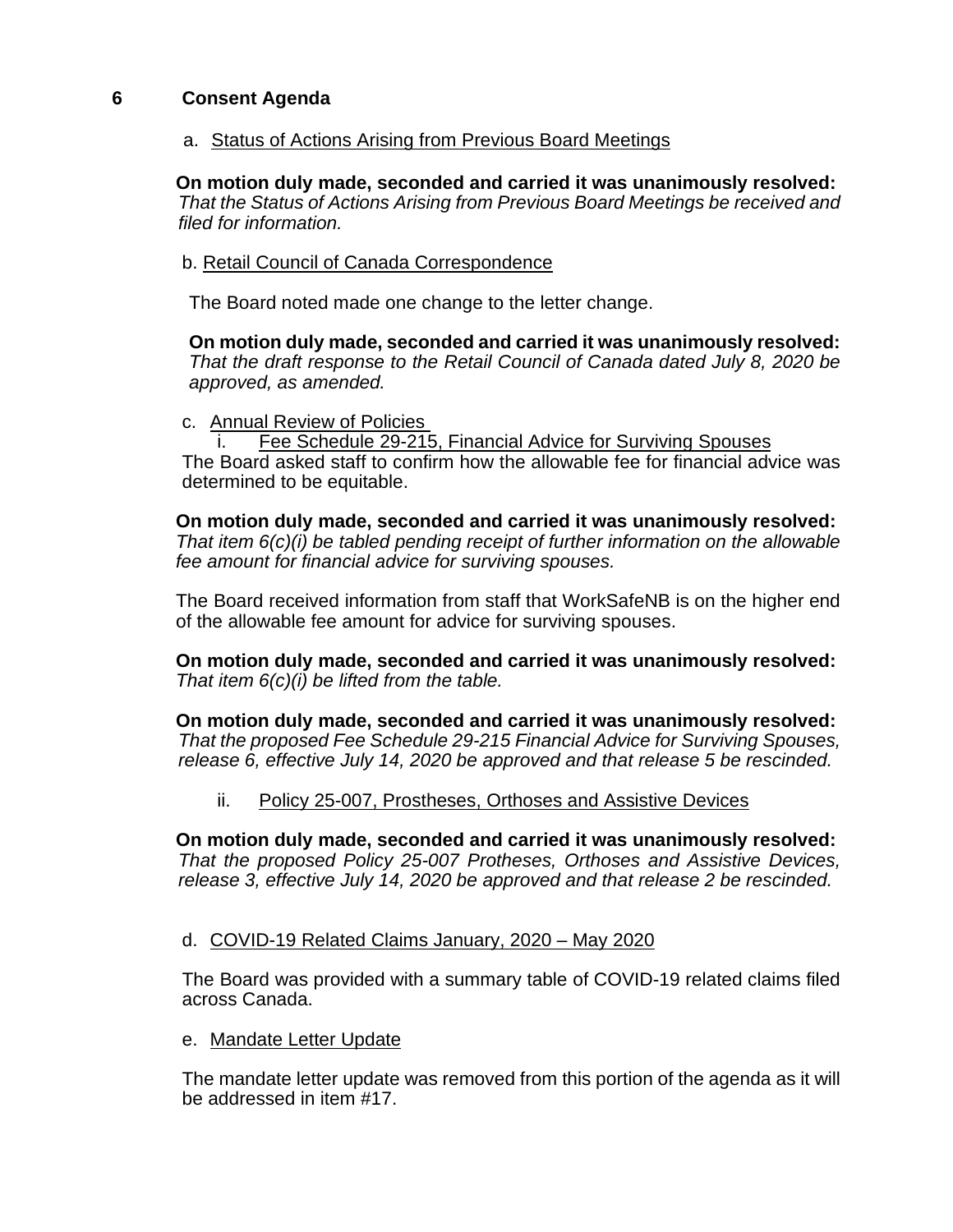**On motion duly made, seconded and carried it was unanimously resolved:** *That the consent agenda be received and filed, with the exception of item 6(e).*

# **7 Chairperson Report**

# a. Review of 2020 Board Work Plan

The Board and the Chairperson reviewed the status of the 2020 Board Work Plan.

# b. Committee Membership and Chairs

The Chairperson reported that decisions on who will serve on Board committees will be made once the Chapman Group completes its project.

# c. Face-to-Face Meetings

The Chairperson explained that, given WorkSafeNB's leadership position in health and safety, and considering best practices and direction from government, Board meetings will be held virtually unless it is absolutely necessary to meet in person.

The Board also expressed interest in shortening the duration of future virtual Board meetings.

**On motion duly made, seconded and carried it was unanimously resolved:** *That the Chairperson's Report be received and filed.*

# **8 Update on Collective Bargaining Negotiations**

The Executive Director of Human Resources provided the Board with an update on contract negotiations with CUPE 1866 and CUPE 946.

**On motion duly made, seconded and carried it was unanimously resolved:** *That the update on collective bargaining negotiations be received and filed.*

# **9 Finance Committee Update**

# a. Committee Chairperson's Report

The Chairperson of the Finance and Investment Committee provided a verbal report to the Board including a review of the agenda items from the last committee meeting.

# b. Financial Update

The Board reviewed the Summary of Financial Results, with Q2 showing improvement over Q1.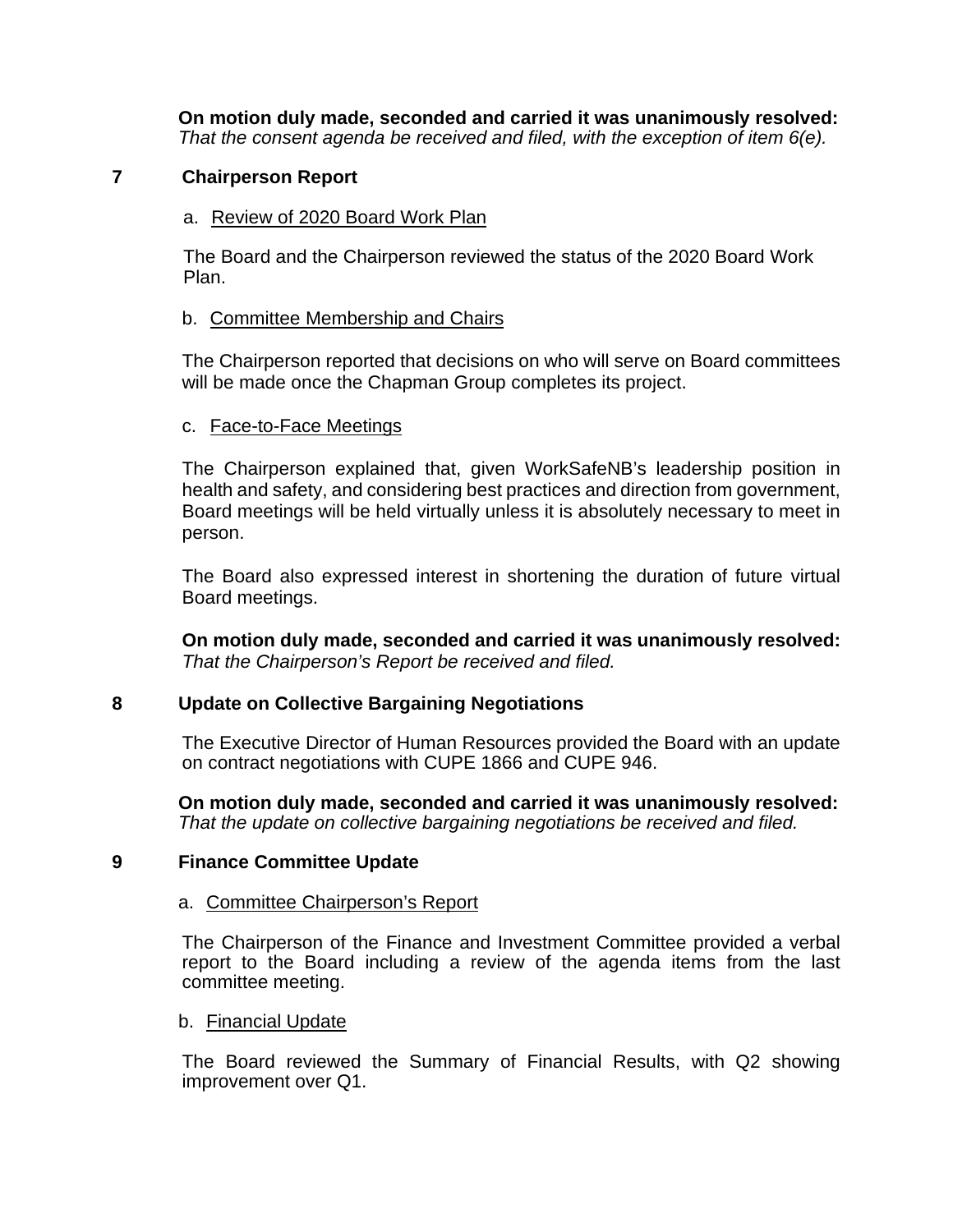## c. Investment Results

The Board also reviewed the Investment Portfolio Quarterly Report, which indicated the funded position is improving in Q2.

**On motion duly made, seconded and carried it was unanimously resolved:** *That the Financial Update and Investment Results be received and filed.*

d. Memo re: Outsourcing Investment Funds i. Next Steps on Outsourcing Investment Funds:

The Chief Financial Officer presented information on two options related to outsourcing WorkSafeNB's investment management as follows:

Option 1: Fully outsource investment management to Outsourced Chief Investment Officer ("OCIO") firms.

Option 2: Partially outsourced to OCIO and Internal Investment Professional

## **On motion duly made, seconded and carried it was unanimously resolved:**

*That the Board of Directors approves the recommendation to solicit proposals from leading investment management firms to manage WorkSafeNB's Accident Fund, in whole or in part.*

# **10 Assessment Rates**

a. Memo re Rate Presentation

The Chief Financial Officer provided an overview of financial information related to rate setting for 2021, given that a rate range would be presented to stakeholders at WorkSafeNB's 2020 Annual General Meeting.

## b. 2021 Assessment Rate Range Presentation

The Chief Financial Officer presented a 2021 rate range of \$2.02-\$2.09.

The Board discussed whether the rate/ surcharge component in the proposed 2021 rate range, which amortized the surcharge amount required to achieve WorkSafeNB's funding level target over 8 years, was sufficient to account for the risks of a significant market downturn or changes in liabilities due to IFRS17. There was some concern that reducing the rate by too much in one year presented a risk of future increases in assessment rates.

Management noted that recent legislative changes allowed for longer amortization periods to achieve full funding, which provides flexibility to mitigate significant rate increases in a given year, should funding levels drop for any number of reasons in the future.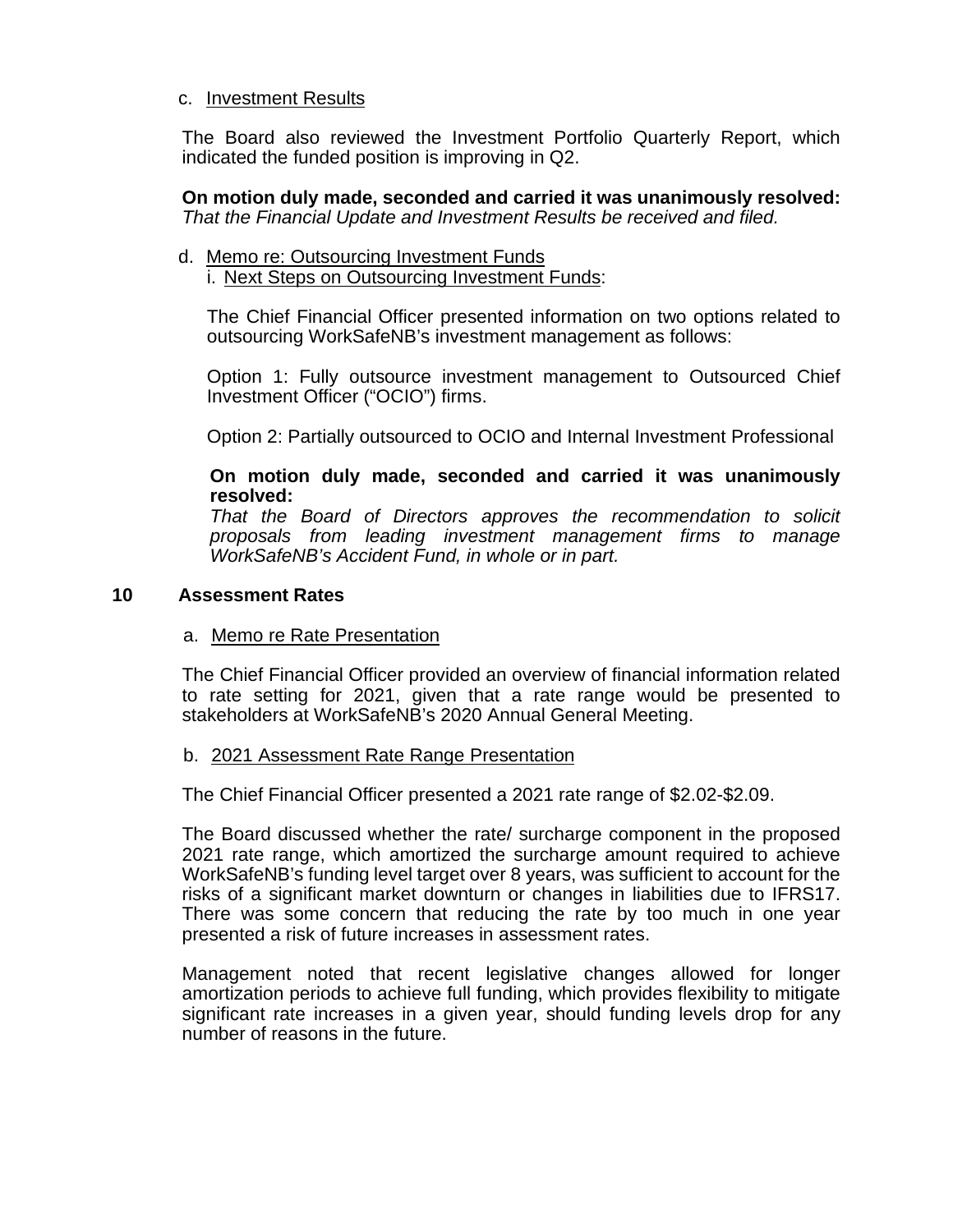## c. Board Recommendation re Rate Guidance

The Board requested updated information during the meeting which increased the surcharge component of the 2021 rate tot \$0.33, which meant the surcharge required to achieve the funding level target would be amortized over 5 years.

#### **On motion duly made, seconded, it was carried:**

*That the Board of Directors approved an estimated 2021 assessment rate range, of \$2.15-\$2.22, which would be presented at WorkSafeNB's 2020 Annual General Meeting.*

Three objections to the above-noted motion were recorded.

## **11 Improved Benefits for Injured Workers**

#### a. Memo re Income Replacement Rate i. Presentation re Income Replacement Rate

The Chief Financial Officer reviewed with the Board that WorkSafeNB currently pays regular loss of earnings (LOE) benefits at 85% of wages and an annuity at age 65 that accrues at 10% of earnings once an injured worker receives compensation for a 24-month consecutive period. He also reviewed information as to where New Brunswick compares to other jurisdictions both nationally and in Atlantic Canada.

He reviewed the following options:

Option 1: Increase LOE benefits to 90% and maintain annuity at 10%

Option 2: Increase LOE to 90% and reduce annuity to 5% (pre-1992 levels)

Option 3: Maintain status quo

The Board discussed the possibility of consultation with stakeholders and whether, given the current climate, this should proceed or be tabled for six months.

#### **On motion duly made, seconded, it was carried:**

*That a motion for reviewing income wage replacement be tabled for six months.*

Three objections to the above-noted motion were recorded.

b. Memo re Maximum Assessable Earnings i. Presentation re Maximum Assessable Earnings

The Chief Financial Officer provided an overview of requested costing related to increasing the Maximum Annual Earnings (MAE) to 1.6 times the New Brunswick Industrial Average Earnings ("NBIAE"), which would bring New Brunswick in line with the national average. New Brunswick's current MAE is 1.5 the NBIAE.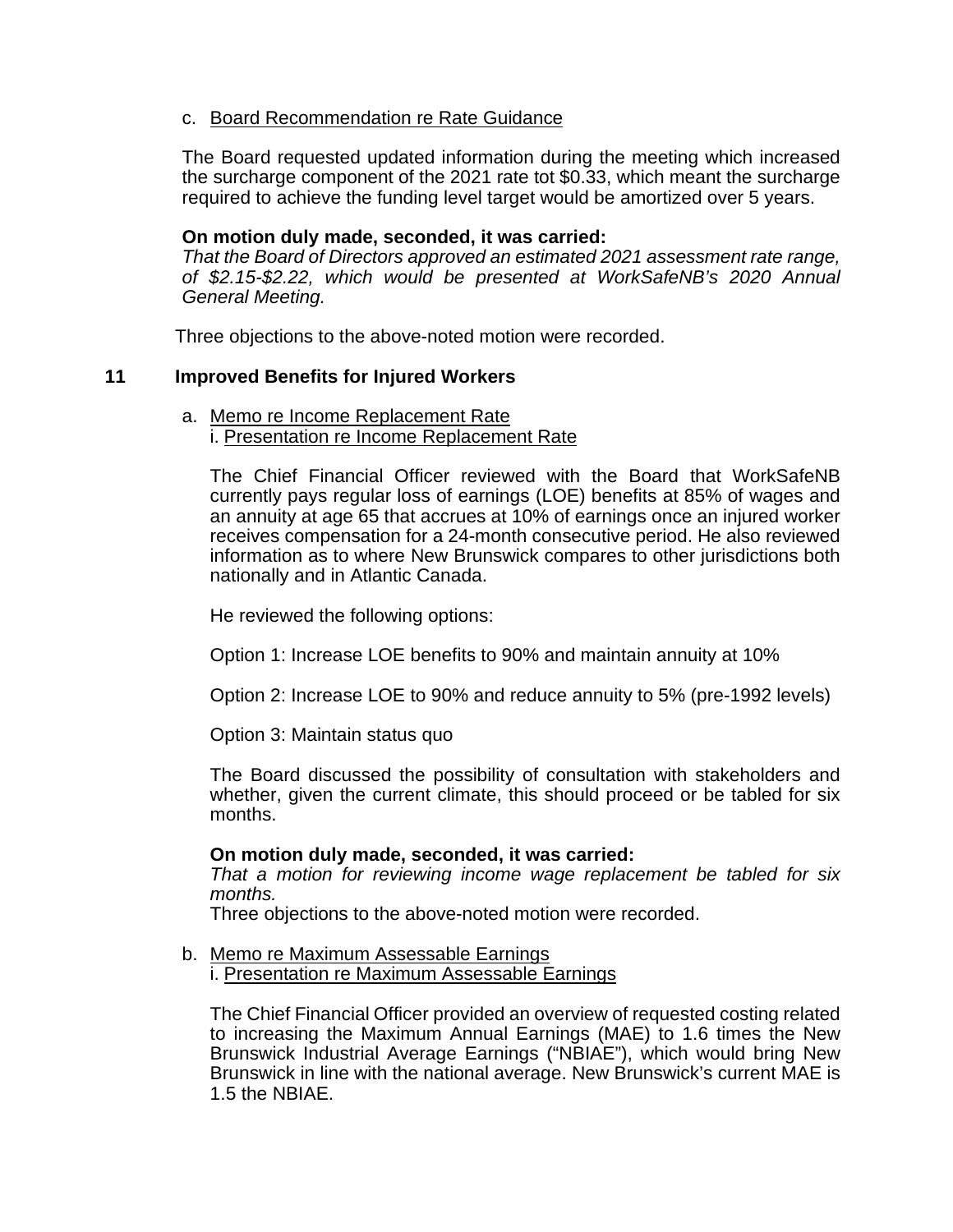He also reviewed costing information related to increasing the MAE to 1.7 the NBIAE.

## **On motion duly made, seconded and carried it was unanimously resolved:**

*That the Board of Directors approve consultation with stakeholders on an increase in the MAE to 1.6 times the NBIAE.*

## **Break**

# **12 Governance Committee Update**

## a. Committee Chairperson's Report

The Chairperson of the Governance Committee provided a verbal update to the Board.

**On motion duly made, seconded and carried it was unanimously resolved:** *That the Governance Committee Chairperson's Report be received.*

## b. Lessons Learned from Nova Scotia re Transformation Committee

Based on advice from the Worker's Compensation Board of Nova Scotia, this Committee should avoid a governance structure that creates a barrier to effective decision making, given the pace and depth of information. The Governance Committee will have further discussion on what the Transformation Committee will look like going forward.

## **On motion duly made, seconded and carried it was unanimously resolved:**

*That the Memo on Lessons Learned re Transformation Committee from the Workers' Compensation Board of Nova Scotia be received and filed.*

c. Fatality Review Committee

# i. Memo

The General Counsel and Corporate Secretary explained that the external legal opinion received found that the Fatality Review Committee is largely operational. The recommendation from staff is to dissolve the Fatality Review Committee.

## ii. Jurisdictional Scan

A jurisdictional scan on fatality review reporting and oversight was provided to the Board.

## iii. Fatality Review Summary

The Board was provided with an example of what would be reported to the Board if the Fatality Review Committee were to be dissolved.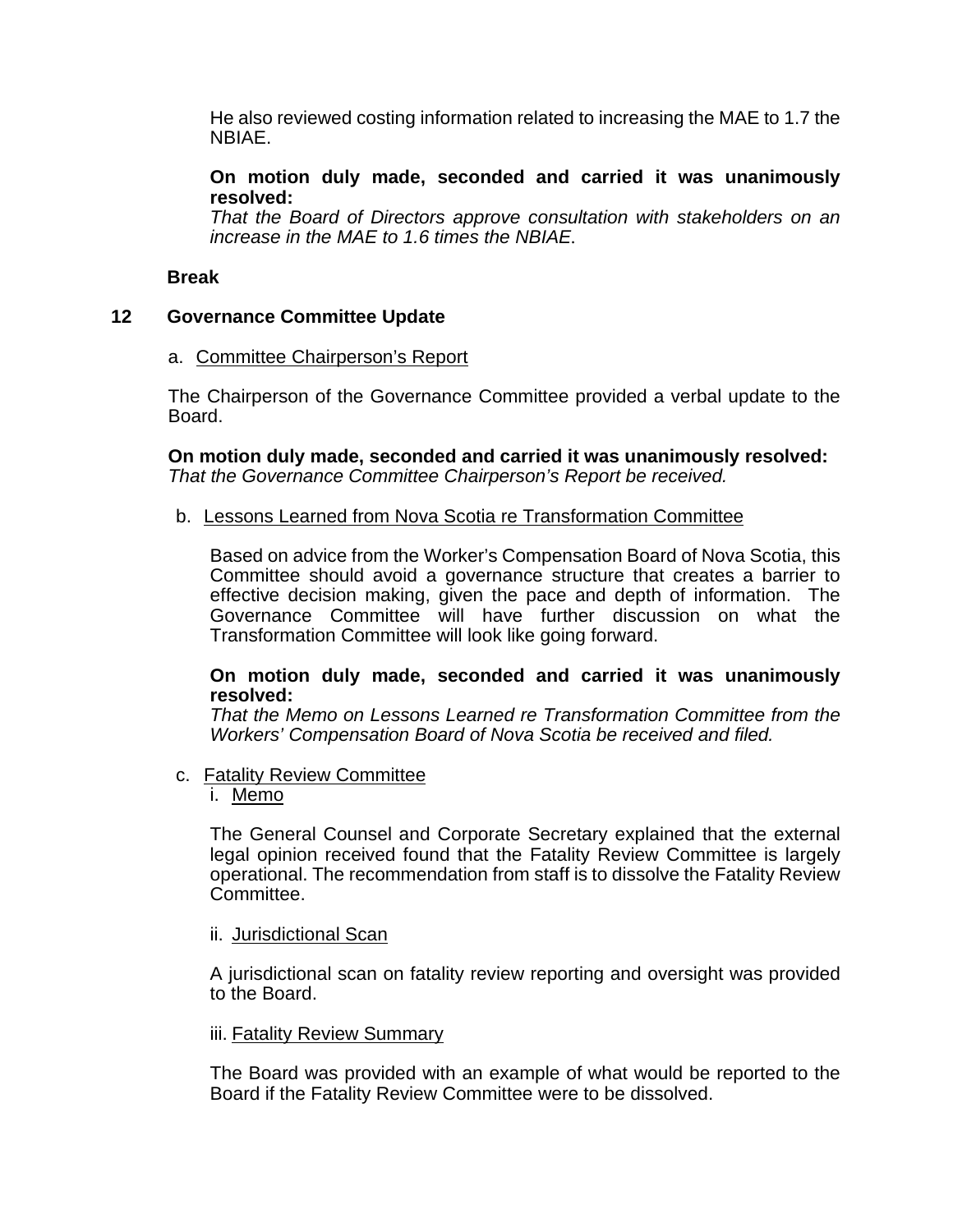The Board and staff discussed a number of items related to oversight of the most severe workplace accidents that involve fatalities.

# **On motion duly made, seconded:**

*To dissolve the Fatality Review Committee and provide the Board with a written report 2 times per year.* 

## **The Motion was defeated.**

- d. Board Vacancies
	- i. Composition of Interview Panel

The Board reviewed the two motions passed by the Governance Committee at its June 29, 2020 meeting: The first motion related to consulting with stakeholders on the composition of interview committees for Board future vacancies, and the second related to composition of the interview panel of the current employer vacancy to be comprised of employer representatives from the Governance Committee, the Chair of the Governance Committee, the Chair of the Board (depending on availability) and the external human resources consultant.

The Board discussed concerns with these motions and whether such consultation is necessary as Board member candidates are required to have a support letter from their stakeholder group, and the process of interviewing candidates to fill Board vacancies is already outlined as a responsibility of the Governance Committee in its Terms of Reference, with the final recommendation to government to be made by the full Board.

The Board held further discussion on this matter in-camera.

## **On motion duly made, seconded and carried it was resolved:**

*That the composition of the interview panel for Board vacancies is approved as recommended by the Governance Committee.*

One objection to the above-noted motion was recorded.

e. Update on Chapman Group Project

The Board received an update that the Chapman Group is completing the Board skills matrix and assisting with profiles of existing members in order to identify gaps. They will also help to shortlist candidates, provide an interview guide, and assist with the overall selection process.

- f. Evaluation Process
	- i. Board Chair

#### **On motion duly made, seconded and carried it was unanimously resolved:**

*That the Corporate Secretary will administer and analyze the results and*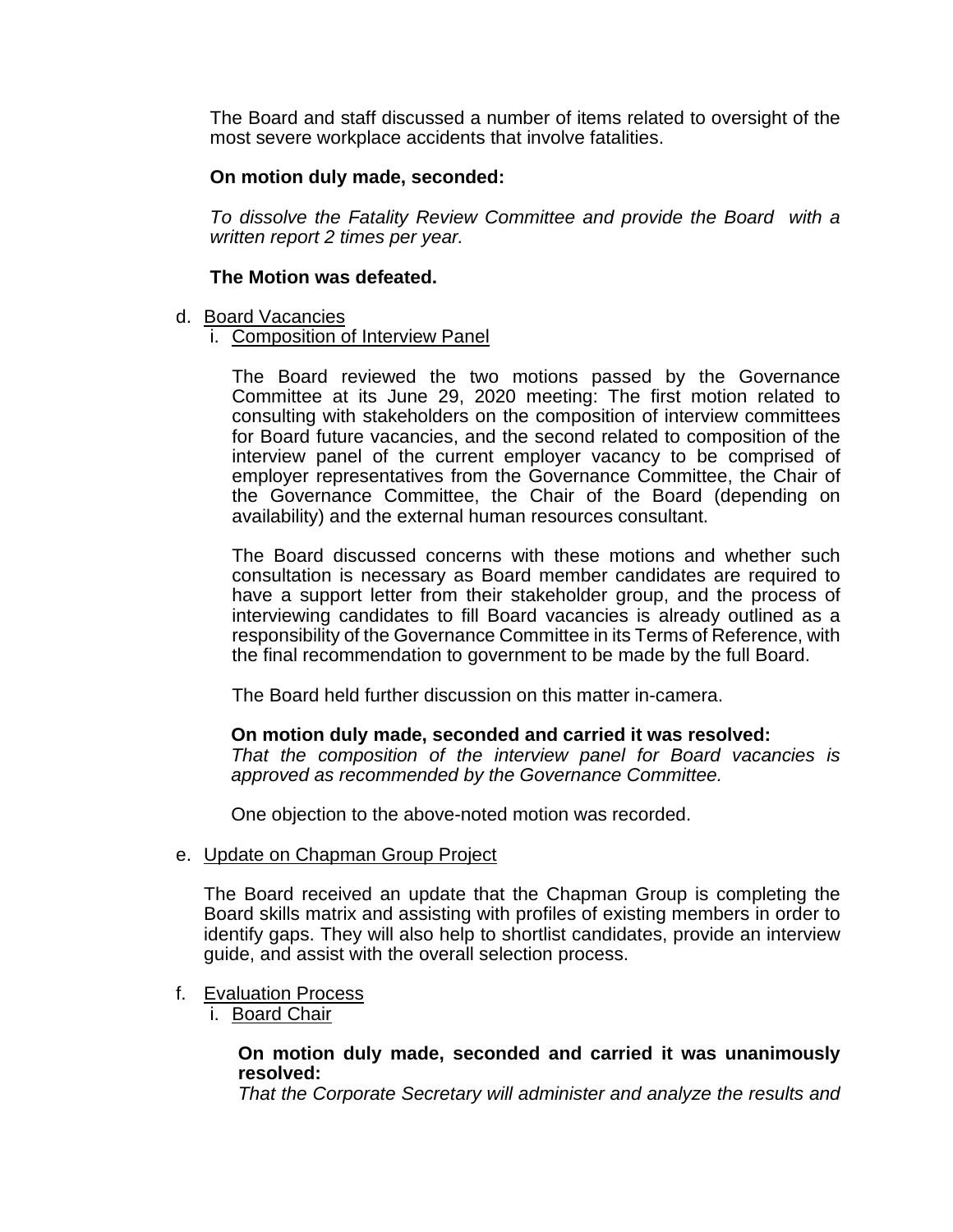*will make the survey available electronically with the option to complete the survey by phone, upon request.*

ii. Committee Self-Assessment

#### **On motion duly made, seconded and carried it was unanimously resolved:**

*That the instruction on the Committee Self-Assessment form is to be revised to reflect that the process for completing this assessment is to be approved by the Governance Committee and the Board of Directors; -and-*

*That the Corporate Secretary will administer and analyze the results and will make the survey available electronically with the option to complete the survey by phone, upon request.*

# **13 Update on Corporate Scorecard**

The CEO reviewed the Corporate Scorecard including key strategic measures year-to-date.

**On motion duly made, seconded and carried it was unanimously resolved:** *That the update on the Corporate Scorecard is received and filed for information.*

# **14 Update on Information Technology**

The interim Chief Information Officer introduced herself to the Board and provided an update on Information Technology activities. She noted the focus has been to finalize the three-year plan, with a focus on four key areas:

- 1. Information security and risk management;
- 2. Business information and analytics;
- 3. Modernization of services, technology and operations; and
- 4. Communication and collaboration

**On motion duly made, seconded and carried it was unanimously resolved:** *That the update on Information Technology is received and filed for information.*

# **15 Update on Client Experience Program**

The Executive Director of Communications provided an update on the Client Experience Program. She highlighted some recent Client Experience Program successes, including a more than double increase from 35-72% first call resolution, and a WRC virtual assessment project where all WRC therapy staff have the ability to treat clients virtually.

**On motion duly made, seconded and carried it was unanimously resolved:** *That the update on the Client Experience Program is received and filed for information.*

# **16 CEO Report**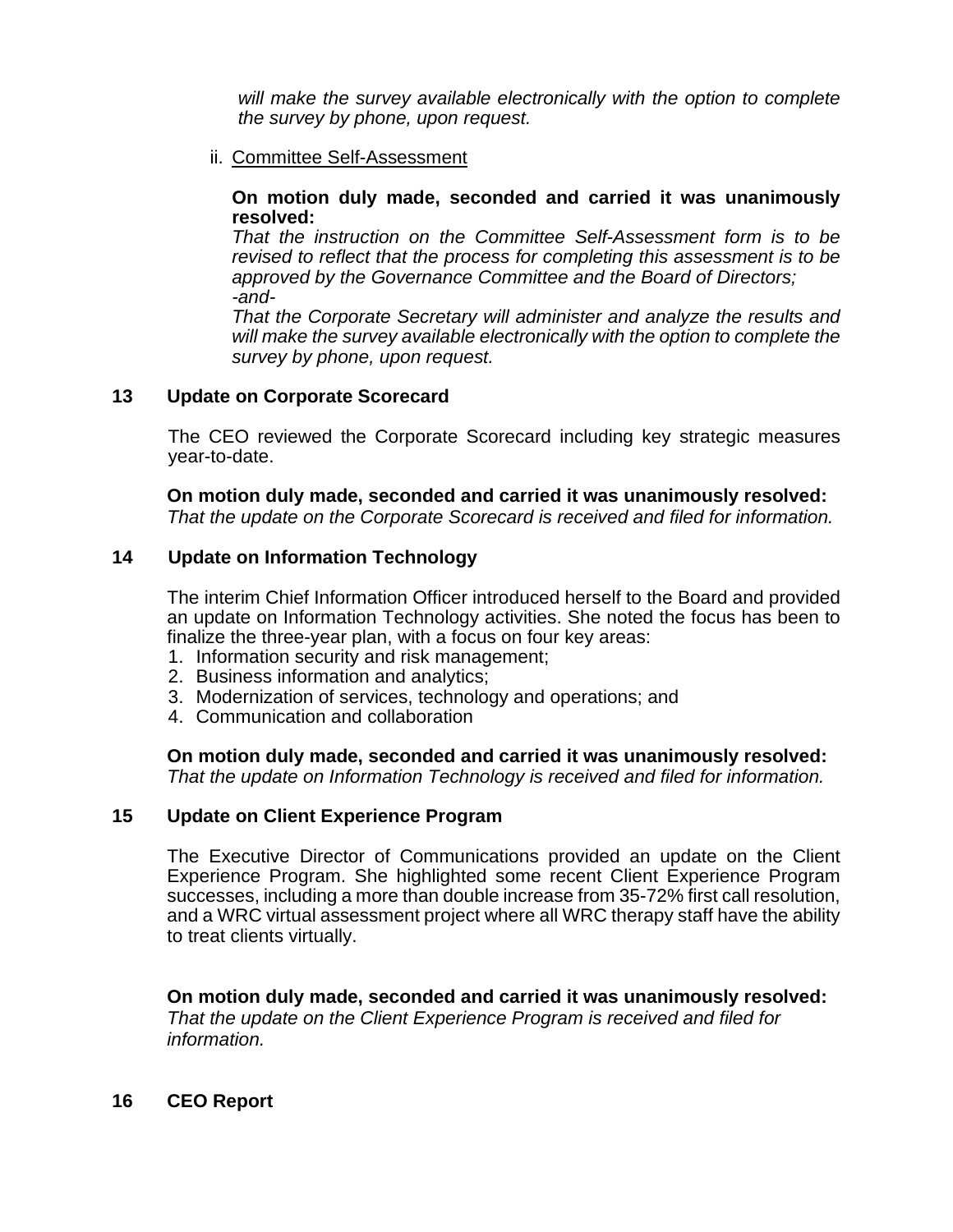The CEO reviewed his report which provides highlights across each area of the organization, which the Board noted they liked.

**On motion duly made, seconded and carried it was unanimously resolved:** *That agenda items 17-17(e) are received and filed for information.*

f. Allocation of Claim Costs – Policy 21-300

Management recommended revisions to this policy to ensure compliance with legislation. Regulatory changes will be evaluated.

**On motion duly made, seconded and carried it was unanimously resolved:** *That proposed Policy 21-300 Allocation of Claim Costs, release 8, effective July 14, 2020 be approved, and release 7 be rescinded.*

## **18 Audit Committee Update**

- a. Memo re Deloitte Proposal
	- i. Proposal to assist with QAR

A recommendation from the Audit Committee was brought forward to approve the Deloitte proposal for a Quality Assurance Review, with the exception that project management (limited to pure oversight and tracking of deliverables and costs) be done by WorkSafeNB.

b. Timing of Enterprise Risk Management Training

The Board agreed to complete the training in early September with the full Board.

**On motion duly made, seconded and carried it was unanimously resolved:**

*That the Board approve the Deloitte Proposal, with the exception of the project management component, which will be done by WorkSafeNB; -and-*

*That the enterprise risk management training will be done in early September 2020, to be done in two sessions depending on the length of the training.*

## **19 New Business**

- a. Annual Board Planning Date
	- i. Draft Agenda

The CEO reviewed draft agenda for the proposed WorkSafeNB Board of Directors Planning Meeting.

ii. Poll for Dates for the Fall

The Board agreed on a mid-to-late October 2020 timeframe. A poll will be circulated.